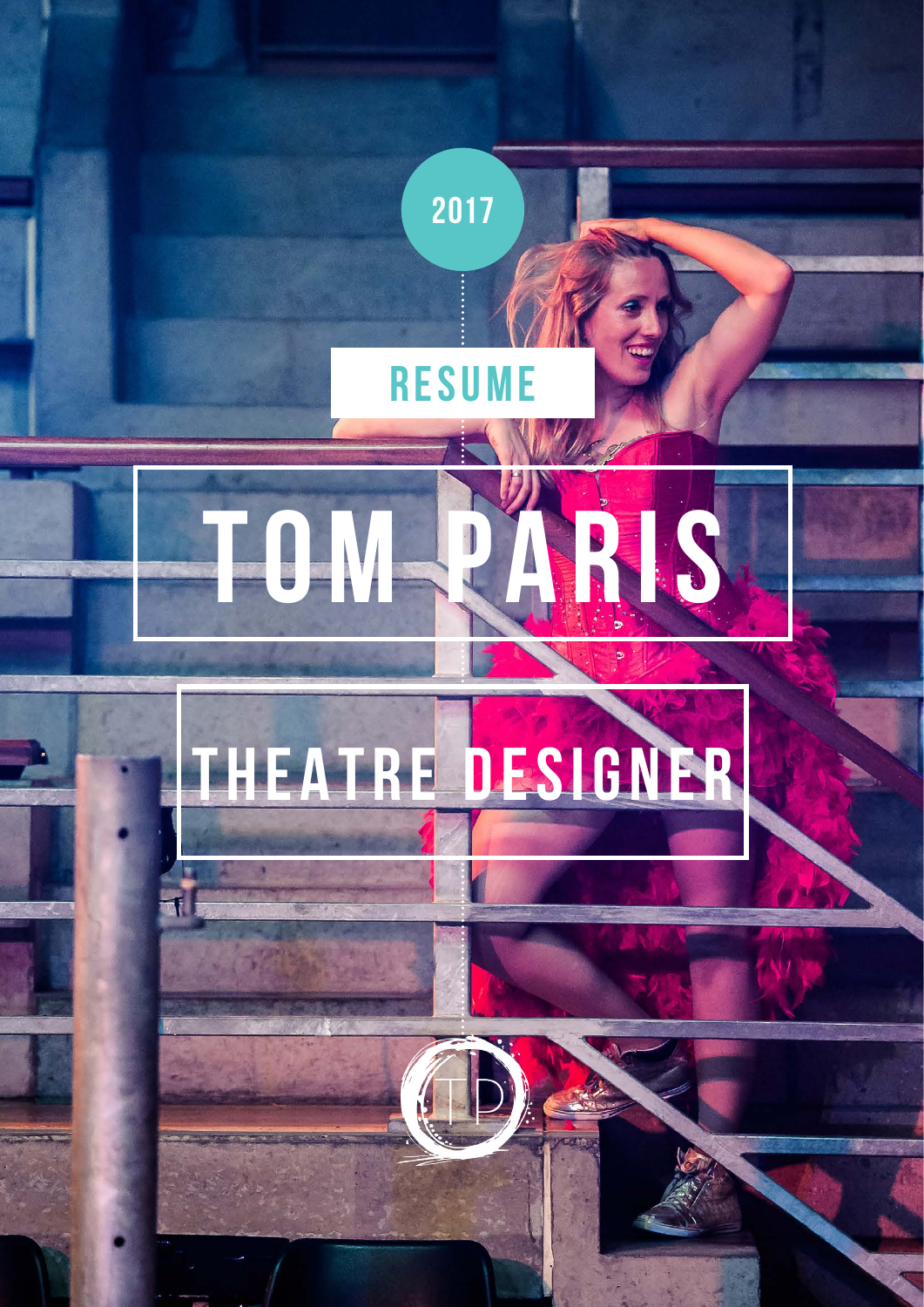**HELLO** ...........

**AGE** 

**6.5years**

#### **WORK**



### **EDUCATION**

**University courses:** BA Theatre Design - Distinction Art Foundation - Distinction

**28 Born:**

**Currently:** Associate Designer to Rae Smith and Katrina Lindsay

20th July 1988

**2**

### **CONTACT**

**e: tomwparis@hotmail.co.uk**

**t: 07990 930328**

**w: www.tomparis.co.uk**

Represented by Cole Kitchenn adam@colekitchenn.com

## **EDUCATION**

**2008-10**

**2008-09**

#### **BA(Hons) Graphics**

On international and UK design projects for: The National Theatre, The Metropolitan Opera, Scottish Opera, The Hampstead Theatre, English National Opera & Birmingham Royal Ballet

**Royal Welsh College of Music & Drama, UK**  Extensive study in the disciplins of Set & Costume Design, and the practical skills required to create theatre.

**Grade:** Distinction

#### **Art Foundation Alton College, Hampshire, UK**

**Grade:** Distinction

### **DESIGNER**

**ASSOCIATE**

**ASSISTANT**

#### **As Set & Costume Designer**

**2014 Set & Costume Design** The Secret Life - Sixth Sense Touring Alice in Wonderland - Greenwich Theatre

In venues including: The National Theatre, Southwark Playhouse, Greenwich Theatre, Salisbury Playhouse, The Lowry, The Edinborough Festival.

#### **To Designer Rae Smith**

**2011 Set & Costume Design** Mack & Mabel - Greenwich Theatre

#### **To Designers:**

**Design Associate to Rae Smith** Pelléas et Mélisande - Scottish Opera Wonder.land - National Theatre / MIF The Moderate Soprano - Hampstead Theatre The Tempest - Birmingham Royal Ballet Cavelleria Rusticana & Pagliacci - Met Ope

Rob Howell, Bob Crowley, Robert Jones, Hildegard Bechtler, Katrina Lindsay, Miriam Buether & David Farley. At The National Theatre, The Metropolitan Opera, The Royal Shakespeare Company, The Donmar Warehouse, The Hampstead Theatre on Broadway and in the West End.

# **Work**



**2017**

**2010**

 $\blacksquare$ 

**2016 Installation Design** Enter Wonder.Land - National Theatre

**2008-2010 BA(Hons) Theatre Design** Royal Welsh College of Music & Drama, UK

**Design Associate to Katrina Lindsay** Harry Potter & The Cursed Child - West End Mosquitoes & My Country - National Theatre

**2015 Set & Costume Design**

**2013 Set & Costume Design** His Dark Materials - Sixth Sense Alice - Salisbury Playhouse

**2012 Set & Costume Design** The Marriage of Figaro - Winterbourne Opera

> **2010 Set & Costume Design** Hello Again - RWCMD The London Cuckholds - RWCMD

#### **2013-2017**

#### **2010 - 2014**

**Design Assistant to Rob Howell** Matilda The Musical - London/Broadway Werther - Metropolitan Opera

#### **2011 - 2012**

**Design Assistant to Robert Jones** Kiss Me Kate - Chichester Festival/Old Vic The Physicists - Donmar Warehouse A Chorus of Disapproval - West End The Wizard of Oz - Toronto/US Tour

#### **2010**

**Design Assistant to Bob Crowley** Once - Broadway

#### **2015 -2017**

**2017-18 Set & Costume Design**

Hansel & Gretel - Bergen National Opera West Side Story - UK Tour '13' The Musical - West End